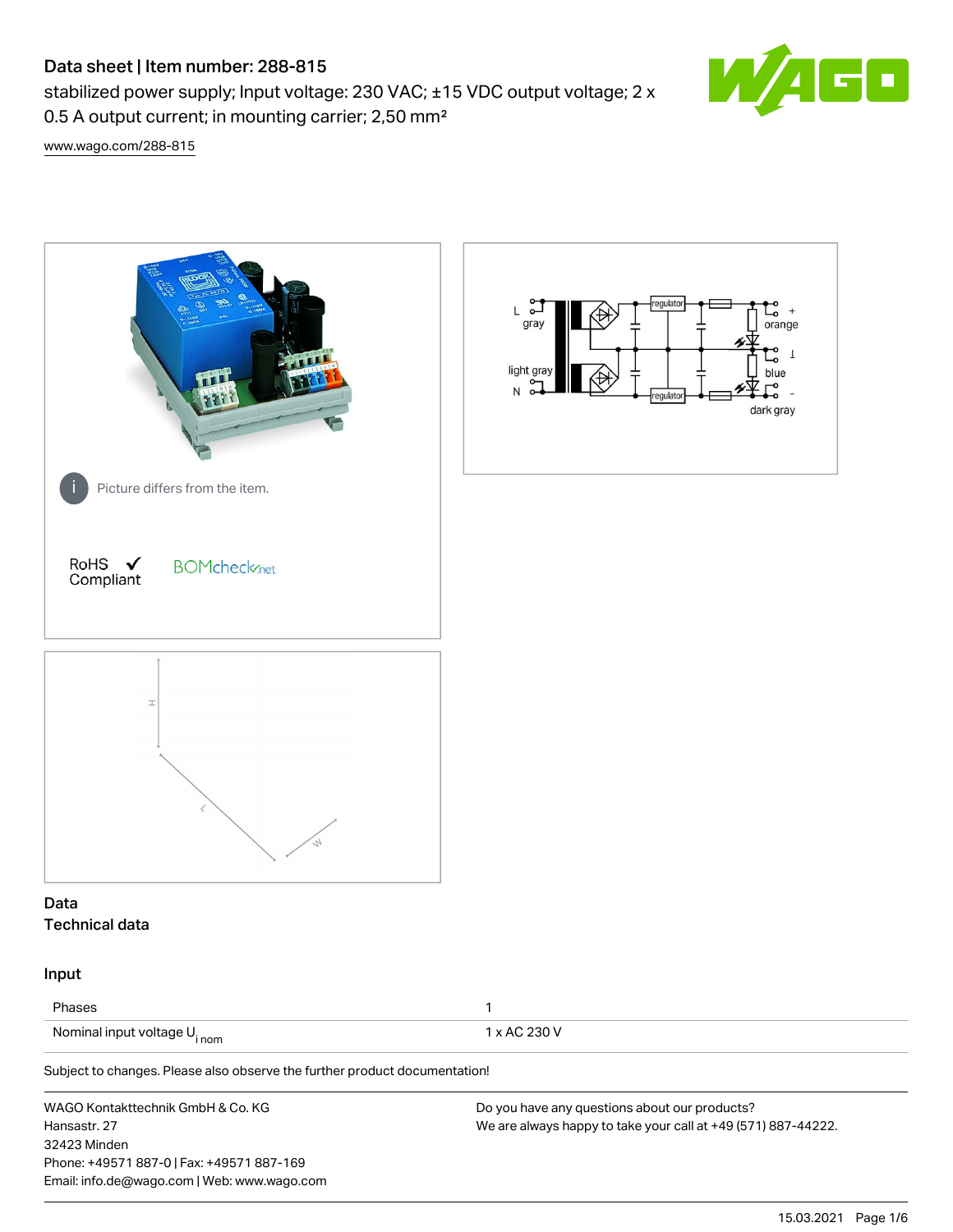# Data sheet | Item number: 288-815

[www.wago.com/288-815](http://www.wago.com/288-815)



| Input voltage range           | 10%                  |
|-------------------------------|----------------------|
| Nominal mains frequency range | 50.<br>$\dots$ 60 Hz |

#### **Output**

| DC $15/ - 15V$              |
|-----------------------------|
| ±4%                         |
| $2 \times 0.5$ A            |
| $\leq$ 10 mV (peak-to-peak) |
|                             |

#### Efficiency/power losses

| Power loss (max.).<br>I (max.) | 27 W<br>- |
|--------------------------------|-----------|
|                                |           |

#### Circuit protection

| lntern <i>∈</i><br>ernal tuse<br>. | $  -$<br>.<br>U.U.F |
|------------------------------------|---------------------|
|                                    |                     |

# Safety and protection

| Protection class | $\mathbf{III}$      |
|------------------|---------------------|
| Protection type  | IP00 (per EN 60529) |
| Pollution degree |                     |
| Series operation | No                  |

# Connection data

| Connection technology          | CAGE CLAMP <sup>®</sup>                |  |
|--------------------------------|----------------------------------------|--|
| WAGO Connector                 | WAGO 236 Series                        |  |
| Solid conductor                | $0.082.5$ mm <sup>2</sup> / 28  12 AWG |  |
| Fine-stranded conductor        | $0.082.5$ mm <sup>2</sup> / 28  12 AWG |  |
| Strip length                   | $56$ mm / 0.2 $$ 0.24 inch             |  |
| Note (conductor cross-section) | 12 AWG: THHN, THWN                     |  |

#### Physical data

| Width                              | 94 mm / 3.701 inch  |
|------------------------------------|---------------------|
| Height from upper-edge of DIN-rail | 57 mm / 2.244 inch  |
| Depth                              | 106 mm / 4.173 inch |

Subject to changes. Please also observe the further product documentation! Mechanical data

WAGO Kontakttechnik GmbH & Co. KG Hansastr. 27 32423 Minden Phone: +49571 887-0 | Fax: +49571 887-169 Email: info.de@wago.com | Web: www.wago.com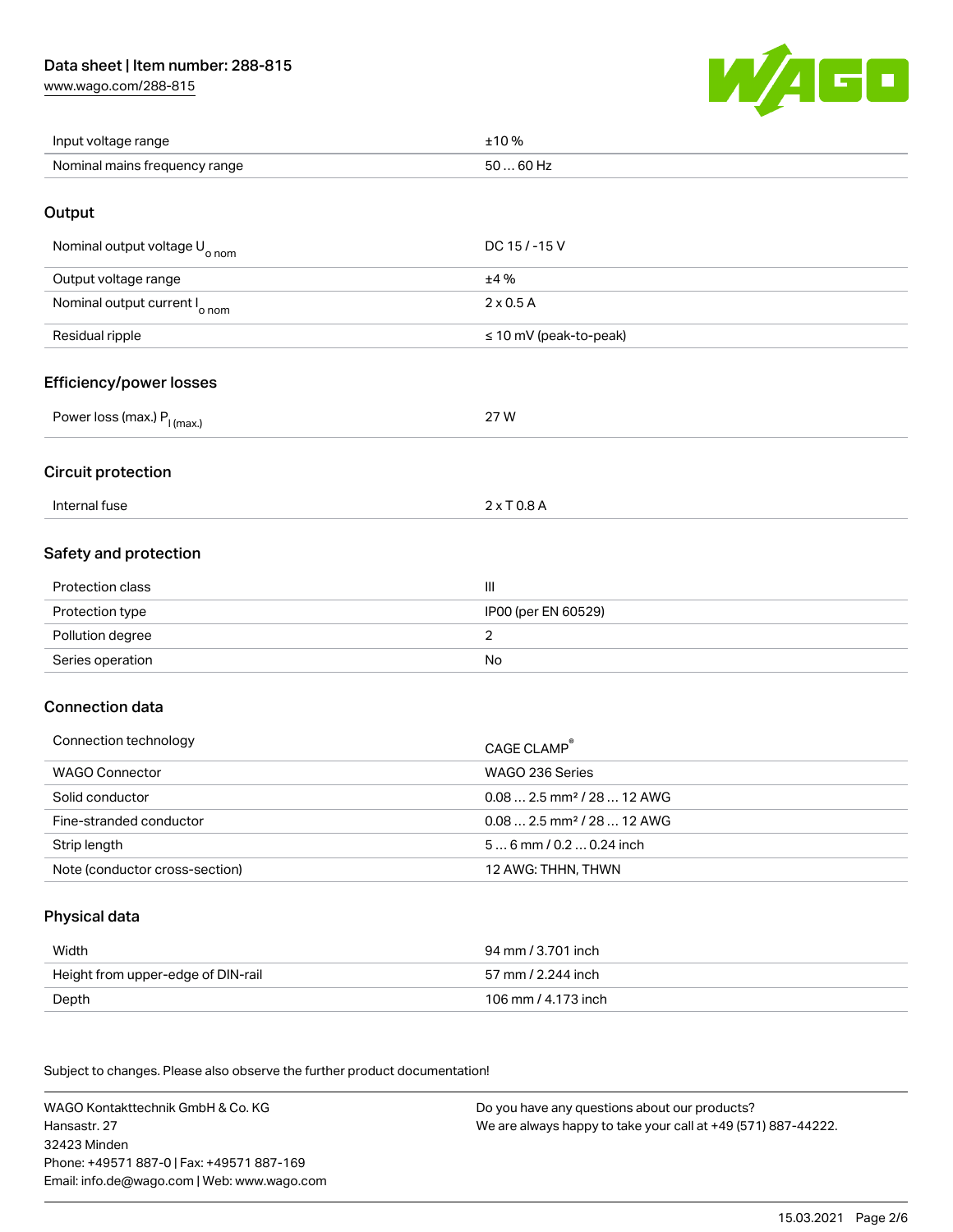

#### Mechanical data

|                        | Mounting type<br>DIN-35 rail                                                           |                           |                      |
|------------------------|----------------------------------------------------------------------------------------|---------------------------|----------------------|
| <b>Material data</b>   |                                                                                        |                           |                      |
| Weight                 |                                                                                        | 681.8g                    |                      |
|                        | <b>Environmental requirements</b>                                                      |                           |                      |
|                        | Surrounding air temperature (operation)                                                | 040 °C                    |                      |
| Pollution degree       |                                                                                        | $\overline{2}$            |                      |
|                        | <b>Standards and specifications</b>                                                    |                           |                      |
| Conformity marking     |                                                                                        | <b>CE</b>                 |                      |
| <b>Commercial data</b> |                                                                                        |                           |                      |
| Product Group          |                                                                                        | 6 (Interface Electronics) |                      |
| Packaging type         |                                                                                        | <b>BOX</b>                |                      |
| Country of origin      |                                                                                        | <b>DE</b>                 |                      |
| <b>GTIN</b>            |                                                                                        | 4050821155515             |                      |
|                        | Customs tariff number                                                                  | 85044082900               |                      |
|                        |                                                                                        |                           |                      |
| Compatible products    |                                                                                        |                           |                      |
| Marking accessories    |                                                                                        |                           |                      |
|                        | Item no.: 210-831<br>Marking strips; on reel; 2.3 mm wide; plain; Self-adhesive; white |                           | www.wago.com/210-831 |
|                        | Item no.: 210-832<br>Marking strips; on reel; 3 mm wide; plain; Self-adhesive; white   |                           | www.wago.com/210-832 |

Marking strips; on reel; 7.5 mm wide; not stretchable; plain; snap-on type; translucent [www.wago.com/709-177](http://www.wago.com/709-177)

Marking strips; on reel; 7.5 mm wide; not stretchable; plain; snap-on type; white [www.wago.com/709-178](http://www.wago.com/709-178)<br>Marking strips; on reel; 7.5 mm wide; not stretchable; plain; snap-on type; white

Marking strips; for laser printer; translucent [www.wago.com/709-196](http://www.wago.com/709-196)<br>Marking strips; for laser printer; translucent

tools

 $\frac{1}{1}$ 

Item no.: 210-720

Nettrition: 210.720<br>Operating tool; Blade: 3.5 x 0.5 mm; with a partially insulated shaft; multicoloured [www.wago.com/210-720](http://www.wago.com/210-720)

ferrule

Subject to changes. Please also observe the further product documentation!

WAGO Kontakttechnik GmbH & Co. KG Hansastr. 27 32423 Minden Phone: +49571 887-0 | Fax: +49571 887-169 Email: info.de@wago.com | Web: www.wago.com

Item no.: 709-177

Item no.: 709-178

Item no.: 709-196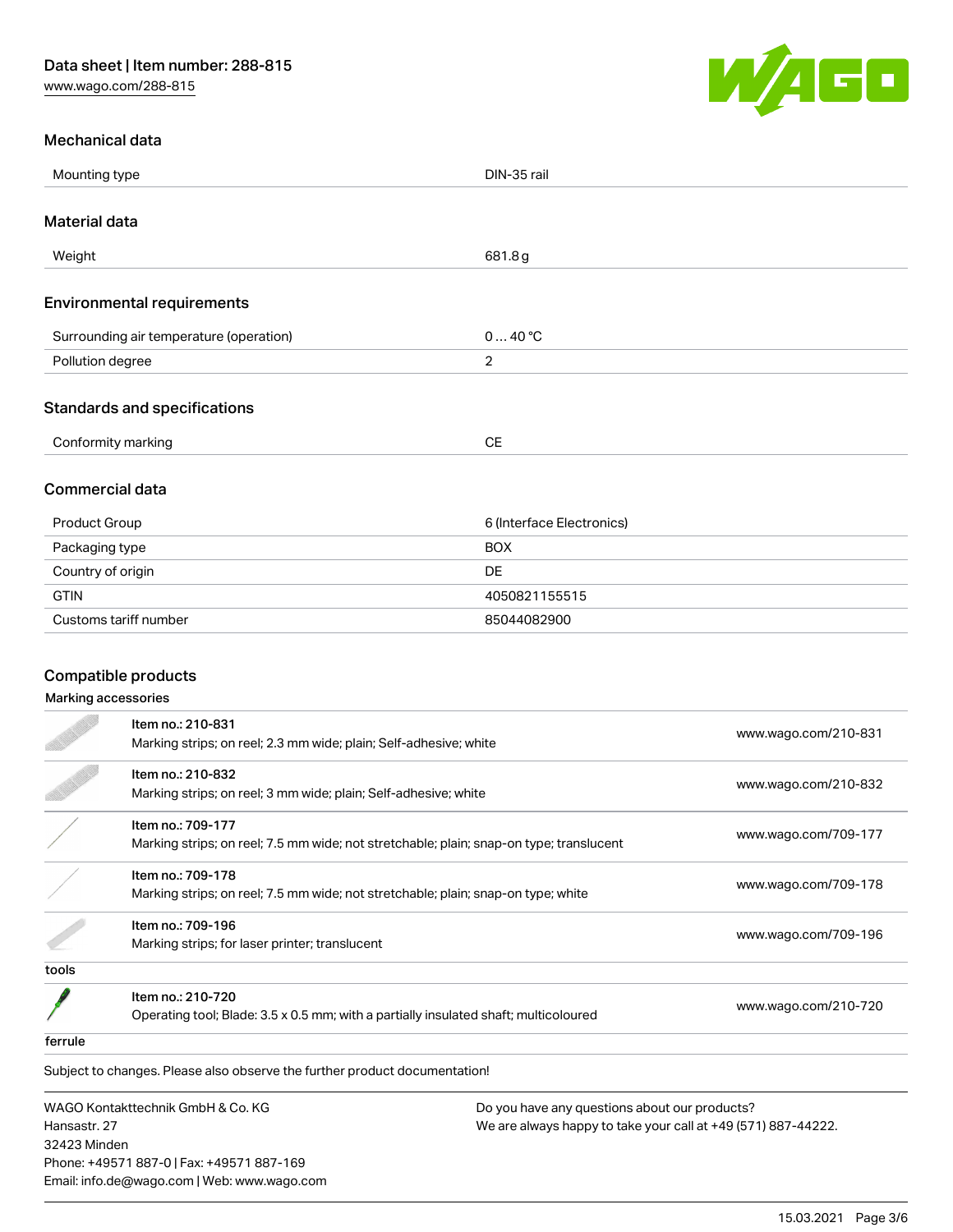

|   | Item no.: 216-201<br>Ferrule; Sleeve for 0.5 mm <sup>2</sup> / 20 AWG; insulated; electro-tin plated; white                                                                                             | www.wago.com/216-201 |
|---|---------------------------------------------------------------------------------------------------------------------------------------------------------------------------------------------------------|----------------------|
|   | Item no.: 216-202<br>Ferrule; Sleeve for 0.75 mm <sup>2</sup> / 18 AWG; insulated; electro-tin plated; gray                                                                                             | www.wago.com/216-202 |
| O | Item no.: 216-203<br>Ferrule; Sleeve for 1 mm <sup>2</sup> / AWG 18; insulated; electro-tin plated; red                                                                                                 | www.wago.com/216-203 |
| л | Item no.: 216-204<br>Ferrule; Sleeve for 1.5 mm <sup>2</sup> / AWG 16; insulated; electro-tin plated; black                                                                                             | www.wago.com/216-204 |
|   | Item no.: 216-221<br>Ferrule; Sleeve for 0.5 mm <sup>2</sup> / 20 AWG; insulated; electro-tin plated; white                                                                                             | www.wago.com/216-221 |
|   | Item no.: 216-222<br>Ferrule; Sleeve for 0.75 mm <sup>2</sup> / 18 AWG; insulated; electro-tin plated; gray                                                                                             | www.wago.com/216-222 |
| D | Item no.: 216-223<br>Ferrule; Sleeve for 1 mm <sup>2</sup> / AWG 18; insulated; electro-tin plated; red                                                                                                 | www.wago.com/216-223 |
|   | Item no.: 216-224<br>Ferrule; Sleeve for 1.5 mm <sup>2</sup> / AWG 16; insulated; electro-tin plated; black                                                                                             | www.wago.com/216-224 |
|   | Item no.: 216-241<br>Ferrule; Sleeve for 0.5 mm <sup>2</sup> / 20 AWG; insulated; electro-tin plated; electrolytic copper; gastight<br>crimped; acc. to DIN 46228, Part 4/09.90; white                  | www.wago.com/216-241 |
|   | Item no.: 216-242<br>Ferrule; Sleeve for 0.75 mm <sup>2</sup> / 18 AWG; insulated; electro-tin plated; electrolytic copper; gastight<br>crimped; acc. to DIN 46228, Part 4/09.90; gray                  | www.wago.com/216-242 |
|   | Item no.: 216-243<br>Ferrule; Sleeve for 1 mm <sup>2</sup> / AWG 18; insulated; electro-tin plated; electrolytic copper; gastight crimped; www.wago.com/216-243<br>acc. to DIN 46228, Part 4/09.90; red |                      |
| ≞ | Item no.: 216-244<br>Ferrule; Sleeve for 1.5 mm <sup>2</sup> / AWG 16; insulated; electro-tin plated; electrolytic copper; gastight<br>crimped; acc. to DIN 46228, Part 4/09.90; black                  | www.wago.com/216-244 |
|   | Item no.: 216-262<br>Ferrule; Sleeve for 0.75 mm <sup>2</sup> / 18 AWG; insulated; electro-tin plated; electrolytic copper; gastight<br>crimped; acc. to DIN 46228, Part 4/09.90; gray                  | www.wago.com/216-262 |
| O | Item no.: 216-263<br>Ferrule; Sleeve for 1 mm <sup>2</sup> / AWG 18; insulated; electro-tin plated; electrolytic copper; gastight crimped; www.wago.com/216-263<br>acc. to DIN 46228, Part 4/09.90; red |                      |
| 1 | Item no.: 216-264<br>Ferrule; Sleeve for 1.5 mm <sup>2</sup> / AWG 16; insulated; electro-tin plated; electrolytic copper; gastight<br>crimped; acc. to DIN 46228, Part 4/09.90; black                  | www.wago.com/216-264 |
|   | Item no.: 216-284<br>Ferrule; Sleeve for 1.5 mm <sup>2</sup> / AWG 16; insulated; electro-tin plated; electrolytic copper; gastight<br>crimped; acc. to DIN 46228, Part 4/09.90; black                  | www.wago.com/216-284 |
|   | Item no.: 216-301<br>Ferrule; Sleeve for 0.25 mm <sup>2</sup> / AWG 24; insulated; electro-tin plated; yellow                                                                                           | www.wago.com/216-301 |

WAGO Kontakttechnik GmbH & Co. KG Hansastr. 27 32423 Minden Phone: +49571 887-0 | Fax: +49571 887-169 Email: info.de@wago.com | Web: www.wago.com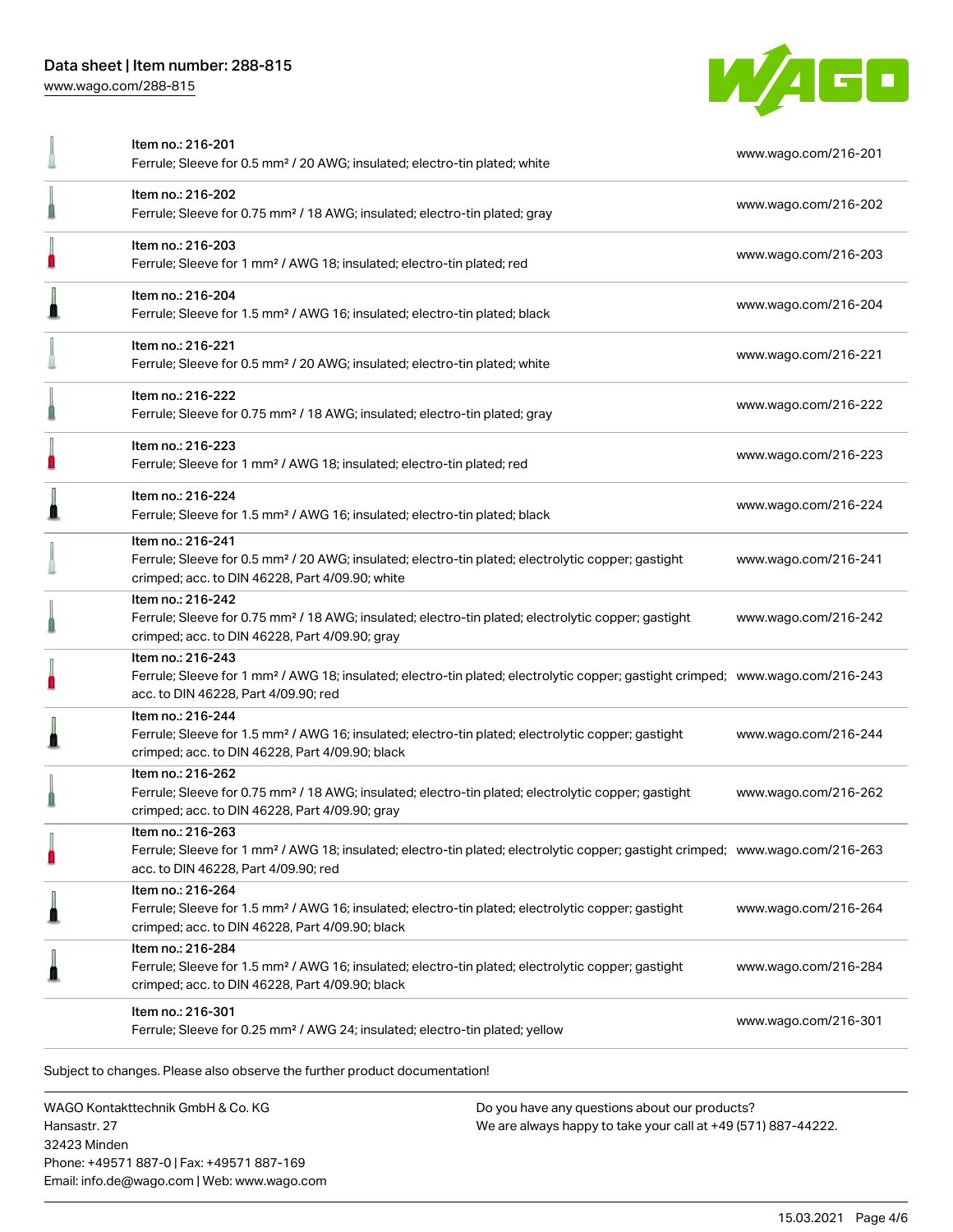

| Item no.: 216-302<br>Ferrule; Sleeve for 0.34 mm <sup>2</sup> / 22 AWG; insulated; electro-tin plated; green  | www.wago.com/216-302 |
|---------------------------------------------------------------------------------------------------------------|----------------------|
| ltem no.: 216-321<br>Ferrule; Sleeve for 0.25 mm <sup>2</sup> / AWG 24; insulated; electro-tin plated; yellow | www.wago.com/216-321 |
| Item no.: 216-322<br>Ferrule; Sleeve for 0.34 mm <sup>2</sup> / 22 AWG; insulated; electro-tin plated; green  | www.wago.com/216-322 |
|                                                                                                               |                      |

# **Downloads** Documentation

| <b>Bid Text</b>                                          |           |                 |          |
|----------------------------------------------------------|-----------|-----------------|----------|
| 288-815                                                  | 19.2.2019 | xml             | Download |
| X81 - Datei                                              |           | 3.7 kB          |          |
| 288-815                                                  | 6.2.2015  | doc             | Download |
| doc - Datei                                              |           | 26.1 kB         |          |
| <b>Instruction Leaflet</b>                               |           |                 |          |
|                                                          |           | pdf<br>1.3 MB   | Download |
| <b>Additional Information</b>                            |           |                 |          |
| Disposal; Electrical and electronic equipment, Packaging | $V$ 1.0.0 | pdf<br>265.8 kB | Download |
| CAD/CAE-Data                                             |           |                 |          |
| <b>CAE</b> data                                          |           |                 |          |
| EPLAN Data Portal 288-815                                |           | URL             | Download |
| WSCAD Universe 288-815                                   |           | URL             | Download |
|                                                          |           |                 |          |

# Environmental Product Compliance

| <b>Compliance Search</b> |  |
|--------------------------|--|
|                          |  |

| Environmental Product Compliance 288-815                                           | URL | Download |
|------------------------------------------------------------------------------------|-----|----------|
| stabilized power supply; Input voltage: 230 VAC; ±15 VDC output voltage; 2 x 0.5 A |     |          |
| output current; in mounting carrier; 2,50 mm <sup>2</sup>                          |     |          |

Subject to changes. Please also observe the further product documentation!

WAGO Kontakttechnik GmbH & Co. KG Hansastr. 27 32423 Minden Phone: +49571 887-0 | Fax: +49571 887-169 Email: info.de@wago.com | Web: www.wago.com